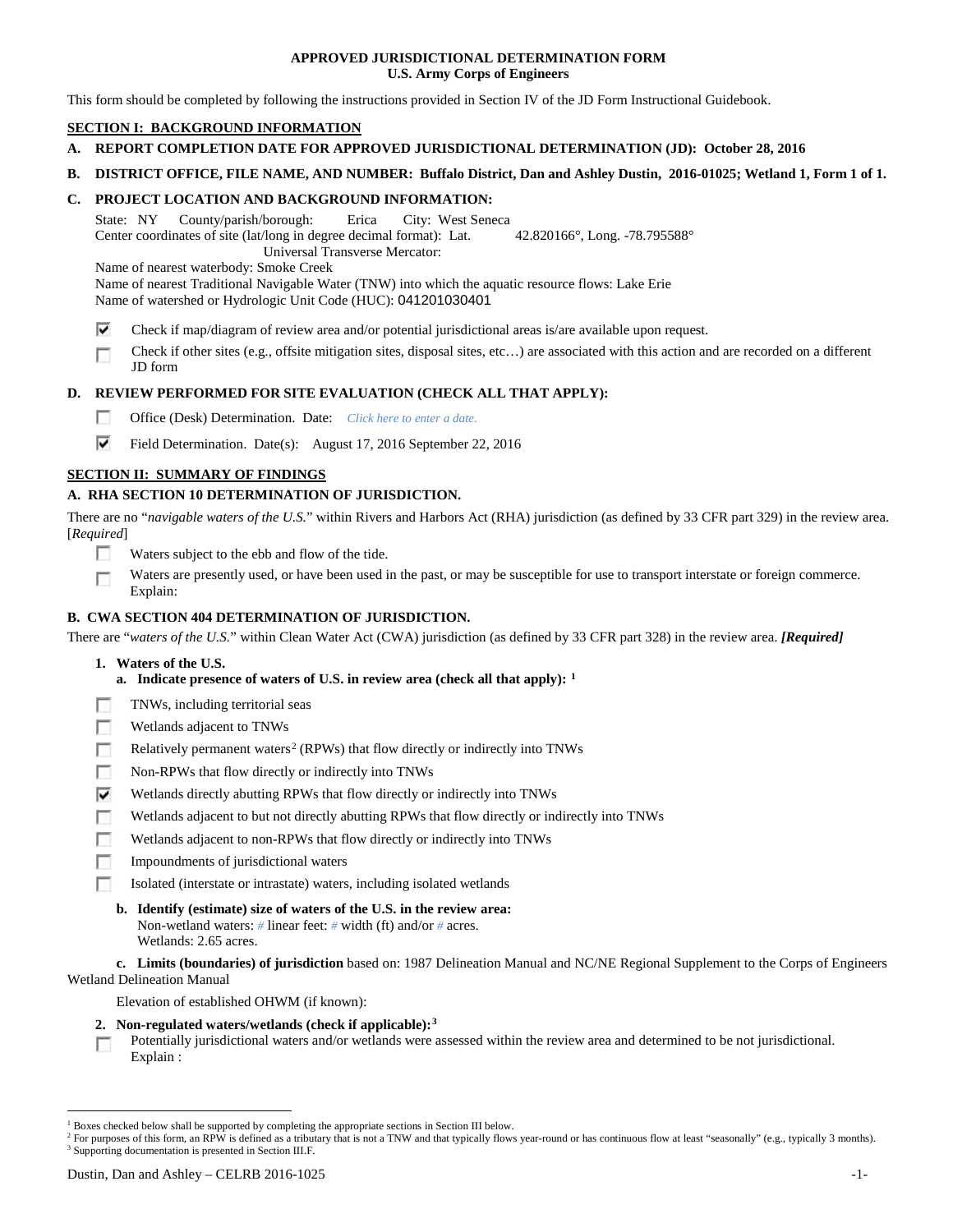# **SECTION III: CWA ANALYSIS**

### **A. TNWs AND WETLANDS ADJACENT TO TNWs**

**The agencies will assert jurisdiction over TNWs and wetlands adjacent to TNWs. If the aquatic resource is a TNW, complete Section III.A.1 and Section III.D.1. only; if the aquatic resource is a wetland adjacent to a TNW, complete Sections III.A.1 and 2 and Section III.D.1.; otherwise, see Section III.B below**.

## **1. TNW**

Identify TNW: Summarize rationale supporting determination:

**2. Wetland adjacent to TNW**

Summarize rationale supporting conclusion that wetland is "adjacent":

### **B. CHARACTERISTICS OF TRIBUTARY (THAT IS NOT A TNW) AND ITS ADJACENT WETLANDS (IF ANY):**

**This section summarizes information regarding characteristics of the tributary and its adjacent wetlands, if any, and it helps determine whether or not the standards for jurisdiction established under Rapanos have been met.** 

**The agencies will assert jurisdiction over non-navigable tributaries of TNWs where the tributaries are "relatively permanent waters" (RPWs), i.e. tributaries that typically flow year-round or have continuous flow at least seasonally (e.g., typically 3 months). A wetland that directly abuts an RPW is also jurisdictional. If the aquatic resource is not a TNW, but has year-round (perennial) flow, skip to Section III.D.2. If the aquatic resource is a wetland directly abutting a tributary with perennial flow, skip to Section III.D.4.**

**A wetland that is adjacent to but that does not directly abut an RPW requires a significant nexus evaluation. Corps districts and EPA regions will include in the record any available information that documents the existence of a significant nexus between a relatively permanent tributary that is not perennial (and its adjacent wetlands if any) and a traditional navigable water, even though a significant nexus finding is not required as a matter of law.**

**If the waterbody[4](#page-1-0) is not an RPW, or a wetland directly abutting an RPW, a JD will require additional data to determine if the waterbody has a significant nexus with a TNW. If the tributary has adjacent wetlands, the significant nexus evaluation must consider the tributary in combination with all of its adjacent wetlands. This significant nexus evaluation that combines, for analytical purposes, the tributary and all of its adjacent wetlands is used whether the review area identified in the JD request is the tributary, or its adjacent wetlands, or both. If the JD covers a tributary with adjacent wetlands, complete Section III.B.1 for the tributary, Section III.B.2 for any onsite wetlands, and Section III.B.3 for all wetlands adjacent to that tributary, both onsite and offsite. The determination whether a significant nexus exists is determined in Section III.C below.**

**1. Characteristics of non-TNWs that flow directly or indirectly into TNW**

### **(i) General Area Conditions:**

Watershed size: *#* square miles Drainage area 0.042: *#* square miles

Average annual rainfall: 37.9 inches Average annual snowfall: 17.4 inches

# **(ii) Physical Characteristics:**

- (a) Relationship with TNW:
	- Tributary flows directly into TNW.
	- $\triangledown$  Tributary flows through 1 tributaries before entering TNW.

Project waters are 2-5 river miles from TNW. Project waters are 1 (or less) river miles from RPW. Project waters are 2-5 aerial (straight) miles from TNW. Project waters are 1 (or less) aerial (straight) miles from RPW. Project waters cross or serve as state boundaries. Explain:

Identify flow route to TNW<sup>5</sup>: Wetlands on site drain under an access road to an abandoned railroad spur line through a pvc pipe and empty into a to channel running parallel to the abandoned railroad line for approximately 1,265 linear feet where the waters then drain into Smoke Creek. Smoke Creek drains directly into Lake Erie approximately 4.7 river miles distant. Tributary stream order, if known:

(b) General Tributary Characteristics (check all that apply):

**Tributary** is: Natural

- n Artificial (man-made). Explain:
- Manipulated (man-altered). Explain: The drainage from Wetland 1 shows on aerial maps as being a natural feature. The drainage flows to the east toward other wetlands on the site. The natural

<span id="page-1-1"></span><sup>5</sup> Flow route can be described by identifying, e.g., tributary a, which flows through the review area, to flow into tributary b, which then flows into TNW.

<span id="page-1-0"></span> <sup>4</sup> Note that the Instructional Guidebook contains additional information regarding swales, ditches, washes, and erosional features generally and in the arid West.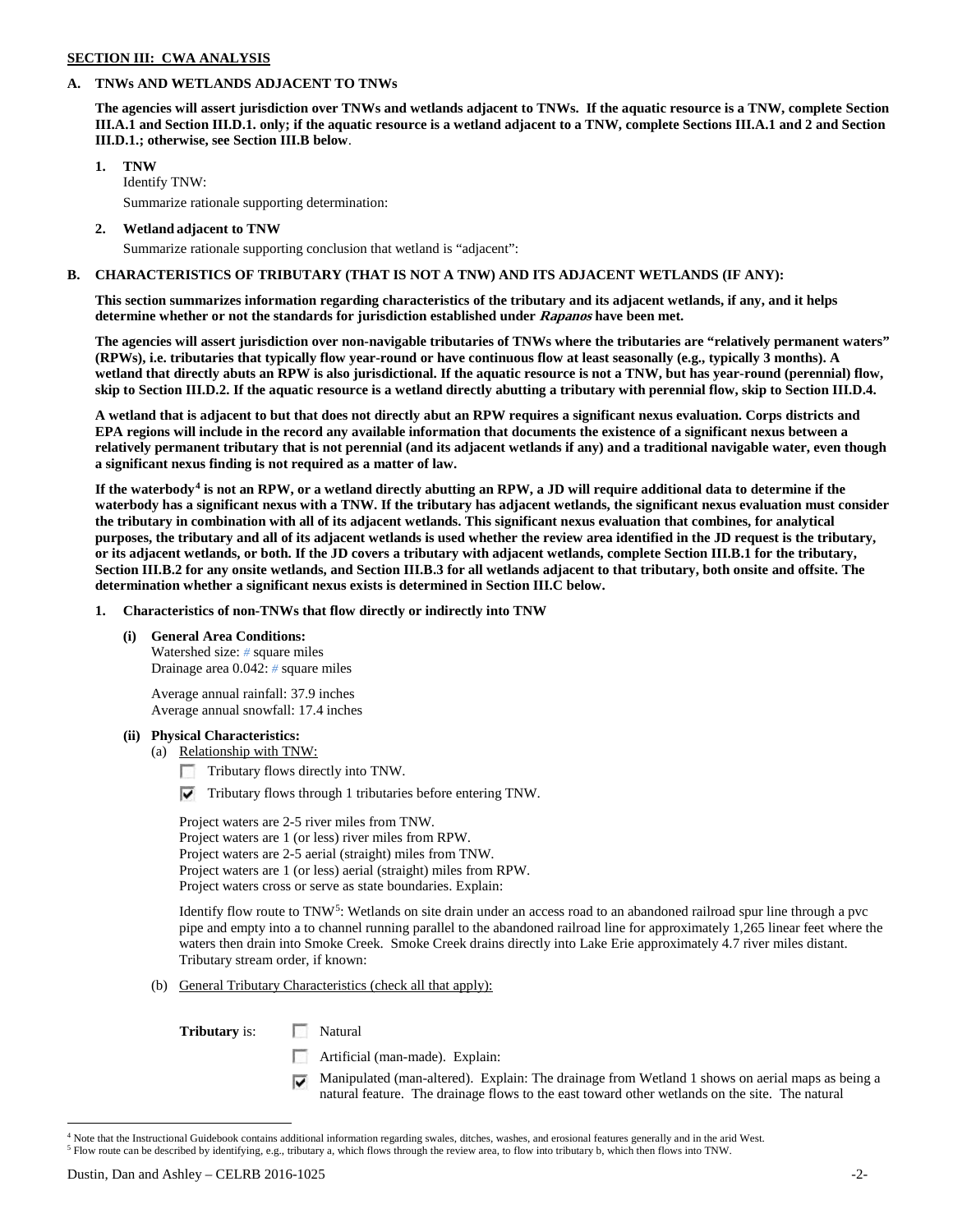drainage flow appears to have been interrupted by the construction of a railroad that is located on the parcel of land immediately to the east of the project site. The drainage flow from the wetland on the project site has been directed into a pipe that has been placed beneath a roadway and outlets to a dug channel that runs parallel to the railroad bed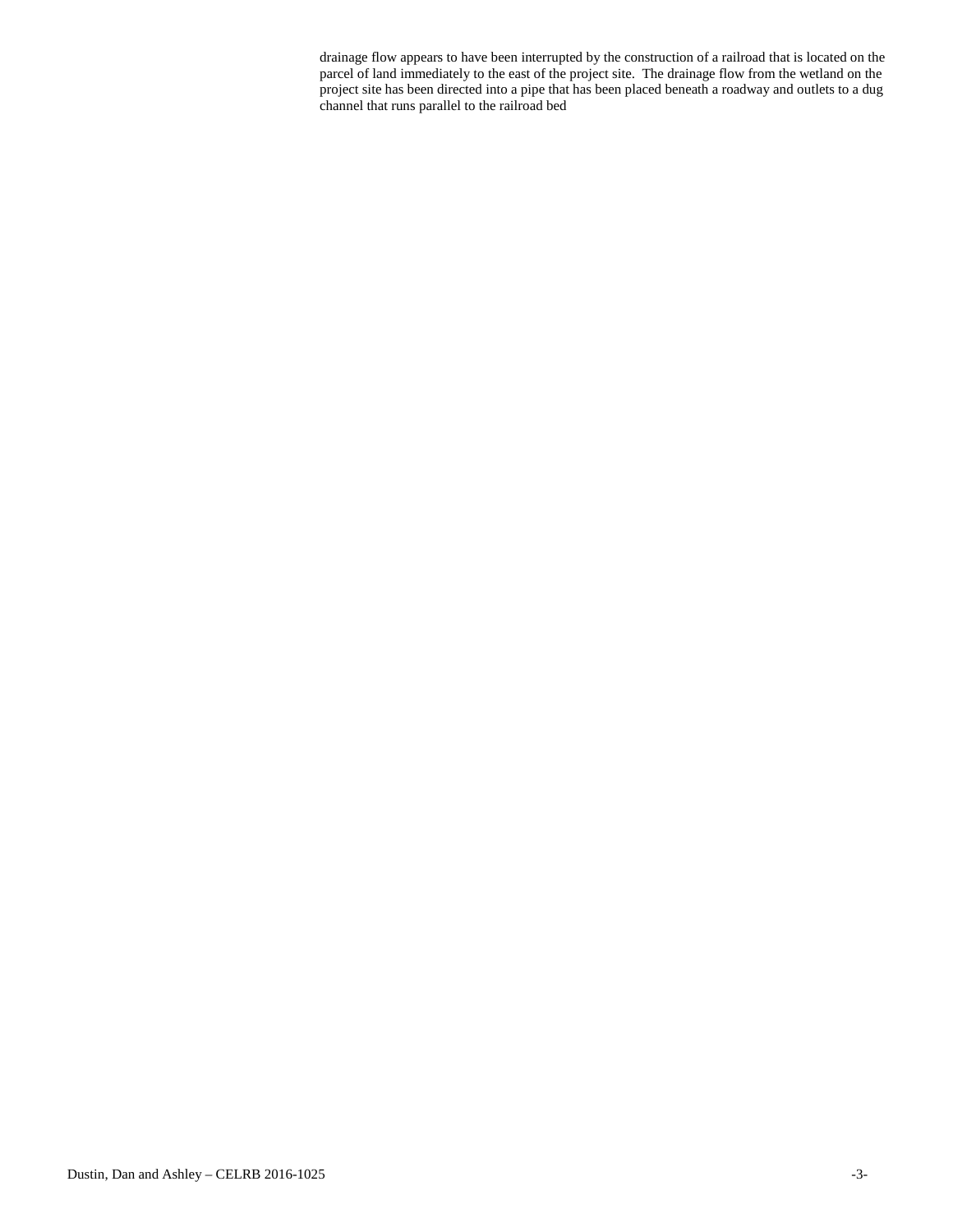**Tributary** properties with respect to top of bank (estimate): Average width: 1 feet Average depth: 0.5 feet Average side slopes: 2:1

Primary tributary substrate composition (check all that apply):

| Silts           | Sands                     | Concrete            |
|-----------------|---------------------------|---------------------|
| Cobbles         | Gravel                    | $\blacksquare$ Muck |
| $\Box$ Bedrock  | Vegetation. Type/% cover: |                     |
| Other. Explain: |                           |                     |

Tributary condition/stability [e.g., highly eroding, sloughing banks]. Explain: Stable

Presence of run/riffle/pool complexes. No Explain : The channel draining Wetland 1 is a man-aletred drainage measuring approximately 150 feet in length. It is draining a wetland and the flow is of insufficient length and duration to create run/riffle pool complexes.

> Tributary geometry: Relatively Straight Tributary gradient (approximate average slope): *#*%

(c) Flow:

Tributary provides for: Seasonal Flow

Estimate average number of flow events in review area/year: 6-10

Describe flow regime: The channel collects runoff from Fisher Road, the wetlands to the west of the channel (Wetland 1) as well as runoff from abutting fields, lawns, and naturally vegetated areas.

Other information on duration and volume:

Surface flow is: Discrete and Confined Characteristics:

Subsurface flow: *Choose an item.* Explain findings:

Dye (or other) test performed:

Tributary has (check all that apply):

| Bed and banks |  |
|---------------|--|
|---------------|--|

 $\Box$  OHWM<sup>[6](#page-3-0)</sup> (check all indicators that apply):

| $\mathbb{R}^n$ | clear, natural line impressed on the bank $\Box$ the presence of litter and debris |            |                                            |
|----------------|------------------------------------------------------------------------------------|------------|--------------------------------------------|
| <b>I</b> in    | changes in the character of soil                                                   | <b>FOR</b> | destruction of terrestrial vegetation      |
| $\sim$         | shelving                                                                           |            | the presence of wrack line                 |
| $\sim$         | vegetation matted down, bent, or absent                                            |            | sediment sorting                           |
|                | $\Box$ leaf litter disturbed or washed away                                        |            | scour                                      |
| $\mathbb{R}^n$ | sediment deposition                                                                |            | multiple observed or predicted flow events |
| FЛ             | water staining                                                                     |            | abrupt change in plant community           |
|                | other (list):                                                                      |            |                                            |

 $\nabla$  Discontinuous OHWM.<sup>7</sup> Explain: The drainage channel has beenpiped which eliminated any natural evidence of bed and banks or other indicators. Water was flowingon the days of the site visits. Aeirial photographs of the area prior to the piping provide evidence of standing water and water staining.

If factors other than the OHWM were used to determine lateral extent of CWA jurisdiction (check all that apply):

|        | High Tide Line indicated by:                     | Mean High Water Mark indicated by:                   |
|--------|--------------------------------------------------|------------------------------------------------------|
|        | $\Box$ oil or scum line along shore objects      | $\Box$ survey to available datum;                    |
|        | $\Box$ fine shell or debris deposits (foreshore) | $\Box$ physical markings;                            |
|        | $\Box$ physical markings/characteristics         | $\Box$ vegetation lines/changes in vegetation types. |
| $\Box$ | tidal gauges                                     |                                                      |
|        | other (list):                                    |                                                      |

**(iii) Chemical Characteristics:**

п

Characterize tributary (e.g., water color is clear, discolored, oily film; water quality; general watershed characteristics, etc.). Explain: Water was clear on the September 22, 2016 site visit.

Identify specific pollutants, if known:

<span id="page-3-1"></span><span id="page-3-0"></span> <sup>6</sup> <sup>6</sup>A natural or man-made discontinuity in the OHWM does not necessarily sever jurisdiction (e.g., where the stream temporarily flows underground, or where the OHWM has been removed by development or agricultural practices). Where there is a break in the OHWM that is unrelated to the waterbody's flow regime (e.g., flow over a rock outcrop or through a culvert), the agencies will look for indicators of flow above and below the break. 7 Ibid.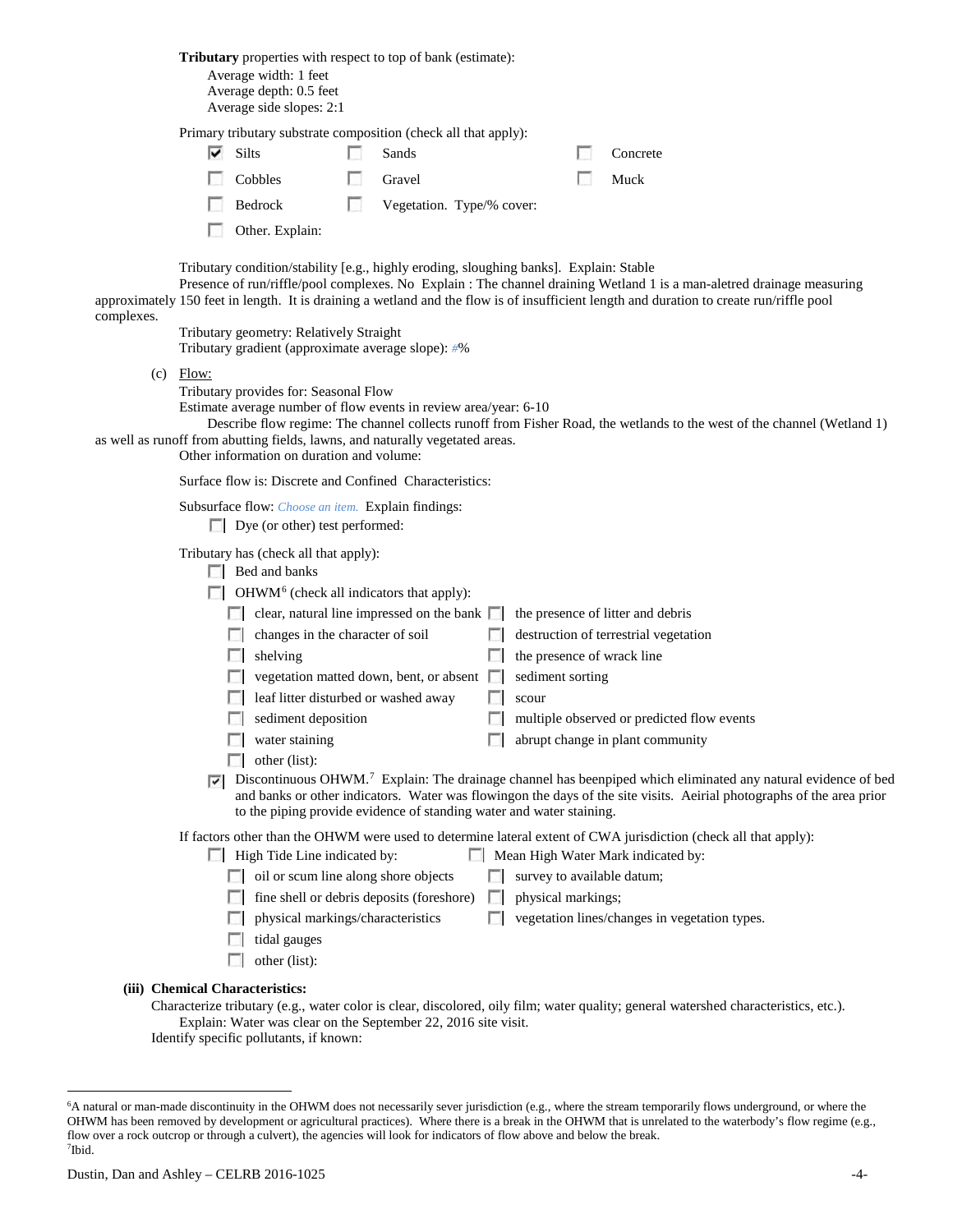### **(iv) Biological Characteristics. Channel supports (check all that apply):**

- Riparian corridor. Characteristics (type, average width):
- Wetland fringe. Characteristics:
- Habitat for:
	- Federally Listed species. Explain findings:
	- **Fish/spawn areas. Explain findings:**
	- Other environmentally-sensitive species. Explain findings:
	- $\blacktriangledown$  Aquatic/wildlife diversity. Explain findings: There were numersous deer seen in the area on the days of the site visits.

#### **2. Characteristics of wetlands adjacent to non-TNW that flow directly or indirectly into TNW**

#### **(i) Physical Characteristics:**

- (a) General Wetland Characteristics:
- Properties:
	- Wetland size:2.65 acres

Wetland type. Explain: emergent marsh and hardwood swamp complex

Wetland quality. Explain: Wetland 1 (2.65 acres in size) occurs within the boundary of the parcel and extends offsite for an undetermined acreage amount. Through the seasonal RPW channel that drains this wetland it is considered to be part of a wetlandf that extends offsite for an approximate 10 to 12 acres in size. Wetland 1 provides cover and food for wildlife indigenous to the area. Multiple deer were observed during the site visits in Wetland 1 as well as the continued wetland to which the seasonal RPW is adjacent that is located to the east of the abandoned railroad bed. This wetland has been relatively undisturbed for decades and provides food sources and habitat for species of wildlife tolerant to human activity and due to the saturation and evidence of ponding on the wetland areas on both sides of the railroad bed the area provides good amphibian habitat during the spring. The presence of invasive plant species is low.

Project wetlands cross or serve as state boundaries. Explain:

(b) General Flow Relationship with Non-TNW:

Flow is: Intermittent Flow Explain: The drainage from Wetland 1 was flowing slowly but continuously through the pipe into the channel during the September 22 site visit; however the bottom of the channel running parallel to the railroad bed into which thepeipe outlets is not smooth and water collects and ponds in drepressional areas. The channel side slopes are steep and the bed shows evidence that water collects in the channel and this would be a vehicle establishing a hydrologic connection beneath the abandoned railroad bed to the wetland on the eastern side of the railroad bed.

> Surface flow is: *Choose an item.* Characteristics:

Subsurface flow: *Choose an item.* Explain findings:

Dye (or other) test performed :

- (c) Wetland Adjacency Determination with Non-TNW:
	- $\Box$  Directly abutting
	- $\triangledown$  Not directly abutting
		- Discrete wetland hydrologic connection. Explain:
		- **The State** Ecological connection. Explain:
		- Separated by berm/barrier. Explain: The piped channel draining Wetland 1 flows under a roadway and into a ditch  $\overline{\mathbf{v}}$ constructed to run parallel to a railroad bed. A large wetland that shows on both USGS topographic maps as well as NWI maps as well as observed in the field, is located to the east of the railroad bed. The wetland on the east side of the railroad bed drains directly into Smoke Creek which is a perennial RPW.
- (d) Proximity (Relationship) to TNW

Project wetlands are 2-5 river miles from TNW.

Project waters are 1 (or less) aerial (straight) miles from TNW. Flow is from: Wetland to Navigable Waters

Estimate approximate location of wetland as within a minimal flood hazard area and is labeled as Zone X on the FEMA floodplain maps. The wetlands located immediately to the east of the abandoned railway are in the 100 year floodplain (Zone AE).

#### **(ii) Chemical Characteristics:**

Characterize wetland system (e.g., water color is clear, brown, oil film on surface; water quality; general watershed characteristics; etc.). Explain: Water was clear on the day of the September 22, 2016 site visit. Identify specific pollutants, if known :

#### **(iii) Biological Characteristics. Wetland supports (check all that apply):**

- $\Box$  Riparian buffer. Characteristics (type, average width):
- $\nabla$  Vegetation type/percent cover. Explain: The entire wetland is well vegetated the outer fringes are covered with emergent/shrub vegetation while the interior is characterized as palustrine forest.
- $\overline{\triangledown}$  Habitat for:
	- F Federally Listed species. Explain findings: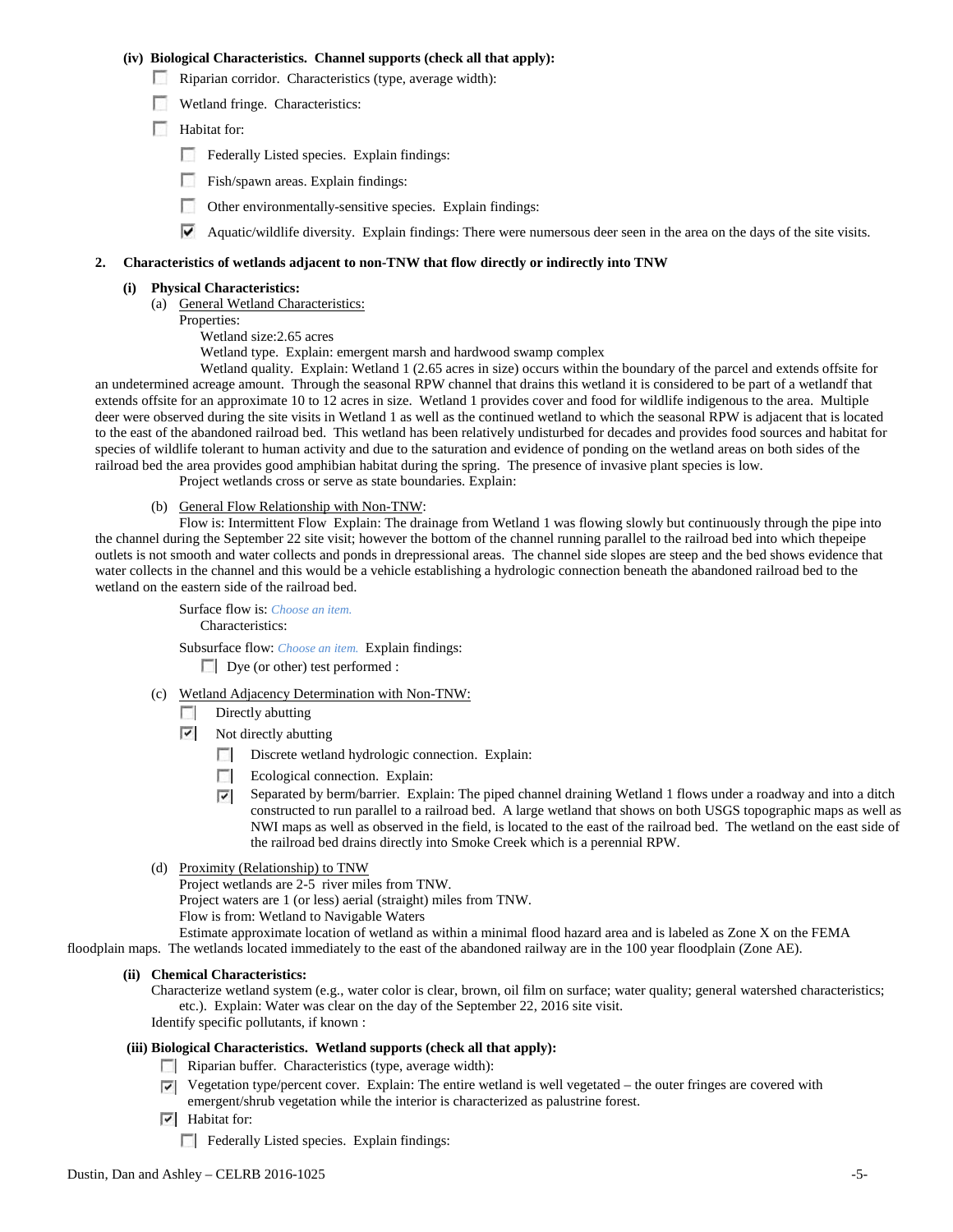Fish/spawn areas. Explain findings:

- Other environmentally-sensitive species. Explain findings:
- Aquatic/wildlife diversity. Explain findings: Numerous deer were observed in and around the wetland.

# **3. Characteristics of all wetlands adjacent to the tributary (if any)**

All wetland(s) being considered in the cumulative analysis: *Choose an item.* Approximately (*#*) acres in total are being considered in the cumulative analysis. For each wetland, specify the following:

Directly abuts? (Y/N) Size (in acres) Directly abuts? (Y/N) Size (in acres

Wetland 1 2.65 acres – direcly abuts the seasonal RPW

The wetland to the east of the rainroad bed is between 10 and 13 acres in size and it direcly abuts Smoke Creek.

Summarize overall biological, chemical and physical functions being performed: The wetland on site (Wetland 1) and the channel draining Wetland 1 are considered to be a part of a larger offsite wetland located to the east of the railroad bed separated only by the man-constructed railroad bed. Wetland signatures for the offsite wetland are found asfar back as the 1948 USGS topographic map. Both Wetland 1 and the offsite wetland receive runoff from roadways. Wetland 1 also receives runoff from lawns. Wetland 1 is considered to be a part of the offsite wetland as it appears that the railroad bed is a man-made barrier that separates the two wetlands. Without the presence of these man-made barriers, the area would be a contiguous wetland. Given the relatively flat topographic relief in the area, the runoff moves slowly through the wetlands which allows time for the biogeochemical alteration of toxic pollutants to occur before the wetlands drain into Smoke Creek. The wetlands, especially the offsite wetland, also serve as flood storage. The offsite wetland is located in the 100 year flood plain (Zone AE) on the FEMA maps and serves to retain floodwaters during high flow events. The offsite wetland directly abuts and drains directly into Smoke Creek (an RPW).

## **C. SIGNIFICANT NEXUS DETERMINATION**

**A significant nexus analysis will assess the flow characteristics and functions of the tributary itself and the functions performed by any wetlands adjacent to the tributary to determine if they significantly affect the chemical, physical, and biological integrity of a TNW. For each of the following situations, a significant nexus exists if the tributary, in combination with all of its adjacent wetlands, has more than a speculative or insubstantial effect on the chemical, physical and/or biological integrity of a TNW. Considerations when evaluating significant nexus include, but are not limited to the volume, duration, and frequency of the flow of water in the tributary and its proximity to a TNW, and the functions performed by the tributary and all its adjacent wetlands. It is not appropriate to determine significant nexus based solely on any specific threshold of distance (e.g. between a tributary and its adjacent wetland or between a tributary and the TNW). Similarly, the fact an adjacent wetland lies within or outside of a floodplain is not solely determinative of significant nexus.** 

### **Draw connections between the features documented and the effects on the TNW, as identified in the** *Rapanos* **Guidance and discussed in the Instructional Guidebook. Factors to consider include, for example:**

- Does the tributary, in combination with its adjacent wetlands (if any), have the capacity to carry pollutants or flood waters to TNWs, or to reduce the amount of pollutants or flood waters reaching a TNW?
- Does the tributary, in combination with its adjacent wetlands (if any), provide habitat and lifecycle support functions for fish and other species, such as feeding, nesting, spawning, or rearing young for species that are present in the TNW?
- Does the tributary, in combination with its adjacent wetlands (if any), have the capacity to transfer nutrients and organic carbon that support downstream foodwebs?
- Does the tributary, in combination with its adjacent wetlands (if any), have other relationships to the physical, chemical, or biological integrity of the TNW?

### *Note: the above list of considerations is not inclusive and other functions observed or known to occur should be documented below:*

- **1. Significant nexus findings for non-RPW that has no adjacent wetlands and flows directly or indirectly into TNWs.** Explain findings of presence or absence of significant nexus below, based on the tributary itself, then go to Section III.D:
- **2. Significant nexus findings for non-RPW and its adjacent wetlands, where the non-RPW flows directly or indirectly into TNWs.**  Explain findings of presence or absence of significant nexus below, based on the tributary in combination with all of its adjacent wetlands, then go to Section III.D:
- **3. Significant nexus findings for wetlands adjacent to an RPW but that do not directly abut the RPW.** Explain findings of presence or absence of significant nexus below, based on the tributary in combination with all of its adjacent wetlands, then go to Section III.D:

Does the tributary, in combination with its adjacent wetlands (if any), have the capacity to carry pollutants or flood waters to TNWs, or to reduce the amount of pollutants or flood waters reaching a TNW?

The significant nexus determination is from the outlet of the channel draining Wetland 1 to the confluence of the offsite wetland with a perennial RPW (Smoke Creek) which is a tributary to Lake Erie. The Wetland 1 drainage channel measures approximately 150 linear feet and standing water is visible in aerial photographs. The railroad bed is approximately 50 feet wide at base level. The channel collects runoff from Wetland 1 as well as runoff from adjacent lawns and dirt roadway. Shallow subsurface connection under the railbed would carry the runoff through the larger wetland to a perennial RPW (Smoke Creek) that is approximately 5 miles from Lake Erie (a TNW). The RPW and adjacent wetlands have been determined to not only have the capacity to reduce the amount of polluntants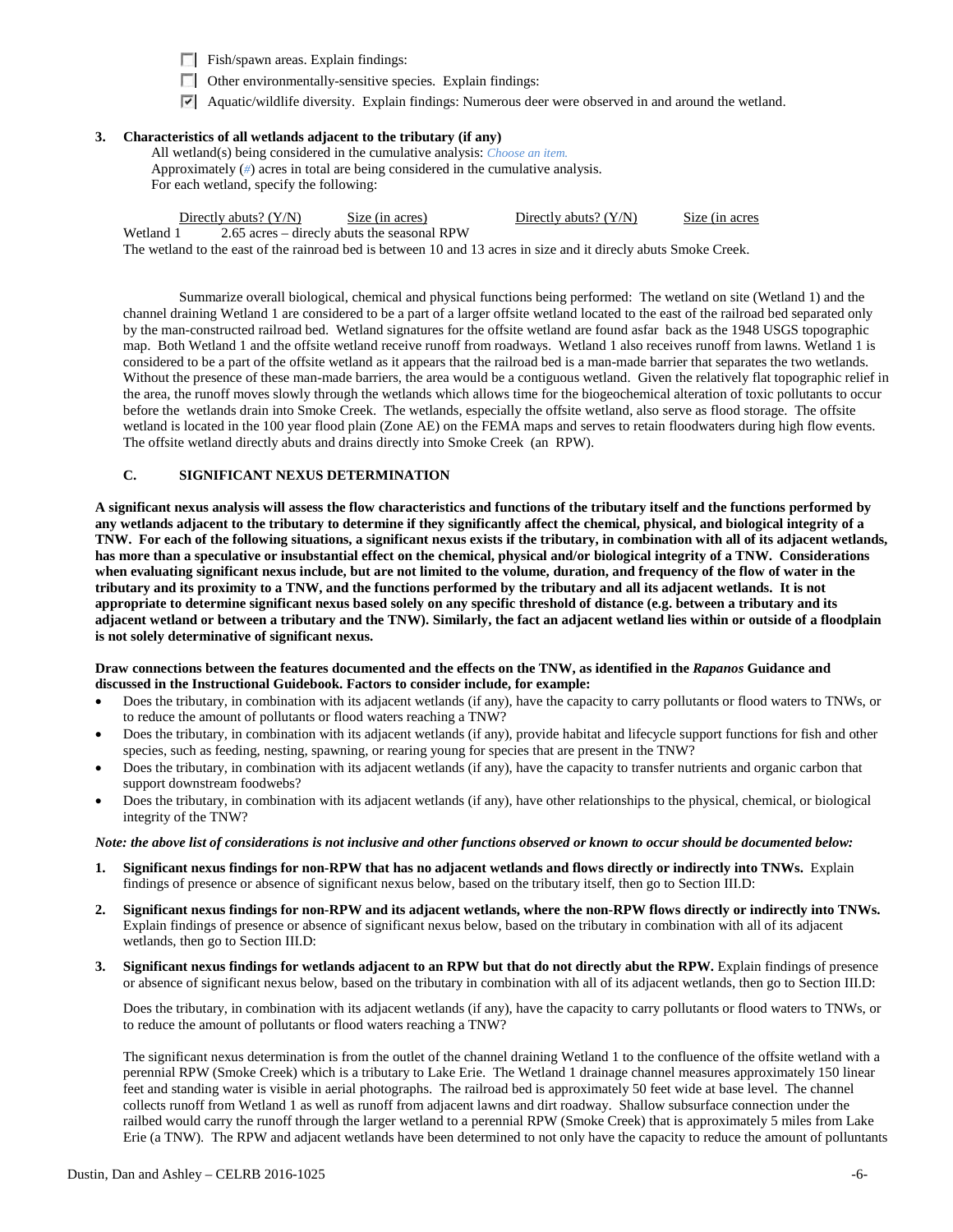and flood waters entering Lake Erie but that they also actually do reduce the amount of pollutands and flood waters to Lake Erie based on proximity, flow, and drainage area. The large wetland to the east of the railroad bed is in FEMA Flood Zone AE.

Ability to provide habitat and lifecycle support functions for fish and other species and capacity to transfer nutrients and organic carbon to support downstream food webs:

The channel and abutting wetlands flow into a perennial RPW located less than 5 miles from Lake Erie. Given the flow regime and close proximity to the Lake, the channel and its wetlands have the ability to store, process, and transport food and nutrients and their capacity to treat storm water runoff plan an important cumulative role in improving water quality and providing habitat and lifecycle support functions for fish and other species present in the area. Additionally riparian trees and shrubs provide a large resource of organic carbon to support downstream food webs. The storage and collection of organic matter and nutrients is important since it transforms raw organic matter into food for aquatic organisms. The system also functions to retain and process excel nutrients such as nitrogen and phosphorus form the farm field and residential lawns transforming them into biologically useful forms that are slowly released to downstream waters.

For the reasons stated above it is my determination that the seasonal RPW and the abutting/adjacent wetlands have a clear significant nexus with the downstream TNW (Lake Erie) as the functions and services provided by the channel and wetlands provide more than a speculative effect on the physical, chemical, or biological integrity of the TNW (Lake Erie).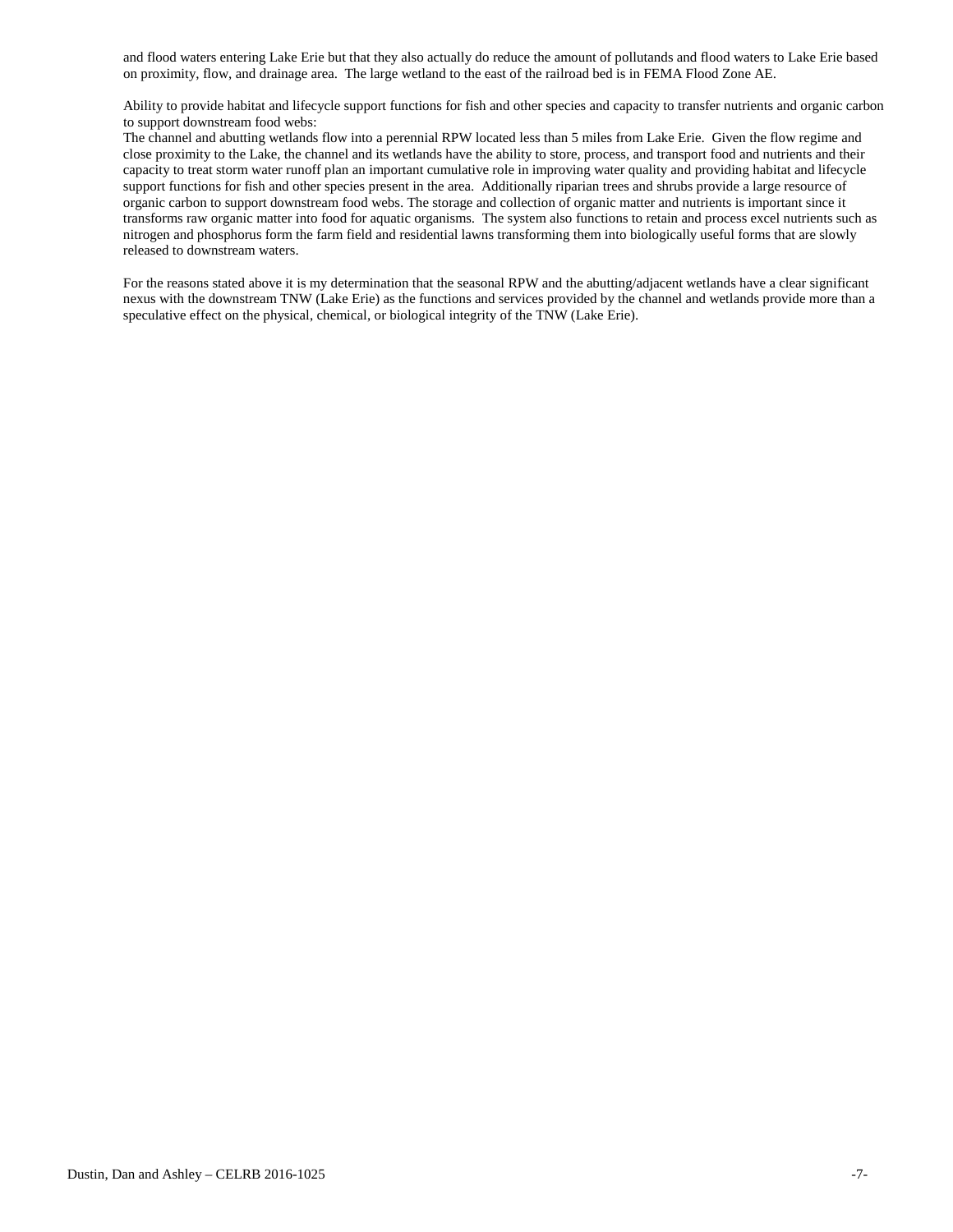# **D. DETERMINATIONS OF JURISDICTIONAL FINDINGS. THE SUBJECT WATERS/WETLANDS ARE (CHECK ALL THAT APPLY):**

- **1. TNWs and Adjacent Wetlands.** Check all that apply and provide size estimates in review area:
	- TNWs: *#* linear feet *#* width (ft), Or, *#* acres.
	- **Wetlands adjacent to TNWs:** # acres.

# **2. RPWs that flow directly or indirectly into TNWs.**

- Tributaries of TNWs where tributaries typically flow year-round are jurisdictional. Provide data and rationale indicating that tributary is perennial: .
- Tributaries of TNW where tributaries have continuous flow "seasonally" (e.g., typically three months each year) are jurisdictional. Data supporting this conclusion is provided at Section III.B. Provide rationale indicating that tributary flows seasonally: Water was flowing in the drainage channel on the day of the September and October site visits. Aerial photographs indicate wet signatures and/or standing water in other seasons of the year.

Provide estimates for jurisdictional waters in the review area (check all that apply):

- $\triangledown$  Tributary waters: 150 linear feet 1 width (ft).
- Other non-wetland waters: *#* acres.
- Identify type(s) of waters:
- 3. Non-RPWs<sup>[8](#page-7-0)</sup> that flow directly or indirectly into TNWs.
	- $\Box$  Waterbody that is not a TNW or an RPW, but flows directly or indirectly into a TNW, and it has a significant nexus with a TNW is jurisdictional. Data supporting this conclusion is provided at Section III.C.

Provide estimates for jurisdictional waters within the review area (check all that apply):

- Tributary waters: # linear feet # width (ft).
- Other non-wetland waters: *#* acres.
	- Identify type(s) of waters:

# **4. Wetlands directly abutting an RPW that flow directly or indirectly into TNWs.**

**Wetlands directly abut RPW and thus are jurisdictional as adjacent wetlands.** 

- $\Box$  Wetlands directly abutting an RPW where tributaries typically flow year-round. Provide data and rationale indicating that tributary is perennial in Section III.D.2, above. Provide rationale indicating that wetland is directly abutting an RPW:
- Wetlands directly abutting an RPW where tributaries typically flow "seasonally." Provide data indicating that tributary is seasonal in Section III.B and rationale in Section III.D.2, above. Provide rationale indicating that wetland is directly abutting an RPW:

Provide acreage estimates for jurisdictional wetlands in the review area: *#* acres.

### **5. Wetlands adjacent to but not directly abutting an RPW that flow directly or indirectly into TNWs.**

 $\nabla$  Wetlands that do not directly abut an RPW, but when considered in combination with the tributary to which they are adjacent and with similarly situated adjacent wetlands, have a significant nexus with a TNW are jurisidictional. Data supporting this conclusion is provided at Section III.C. The wetland to the east of the seasonal RPW is not on the project site. A barrier in the form of a railroad bed has been placed between the wetland and the seasonal RPW.

Provide acreage estimates for jurisdictional wetlands in the review area: *#* acres.

#### **6. Wetlands adjacent to non-RPWs that flow directly or indirectly into TNWs.**

 $\Box$  Wetlands adjacent to such waters, and have when considered in combination with the tributary to which they are adjacent and with similarly situated adjacent wetlands, have a significant nexus with a TNW are jurisdictional. Data supporting this conclusion is provided at Section III.C.

Provide estimates for jurisdictional wetlands in the review area: *#* acres.

## **7. Impoundments of jurisdictional waters.[9](#page-7-1)**

As a general rule, the impoundment of a jurisdictional tributary remains jurisdictional.

- Demonstrate that impoundment was created from "waters of the U.S.," or
- Demonstrate that water meets the criteria for one of the categories presented above (1-6), or
- Demonstrate that water is isolated with a nexus to commerce (see E below).

<span id="page-7-1"></span>Dustin, Dan and Ashley – CELRB 2016-1025 -8-

 $\frac{1}{8}$ 

<span id="page-7-0"></span><sup>&</sup>lt;sup>8</sup>See Footnote # 3.<br><sup>9</sup> To complete the analysis refer to the key in Section III.D.6 of the Instructional Guidebook.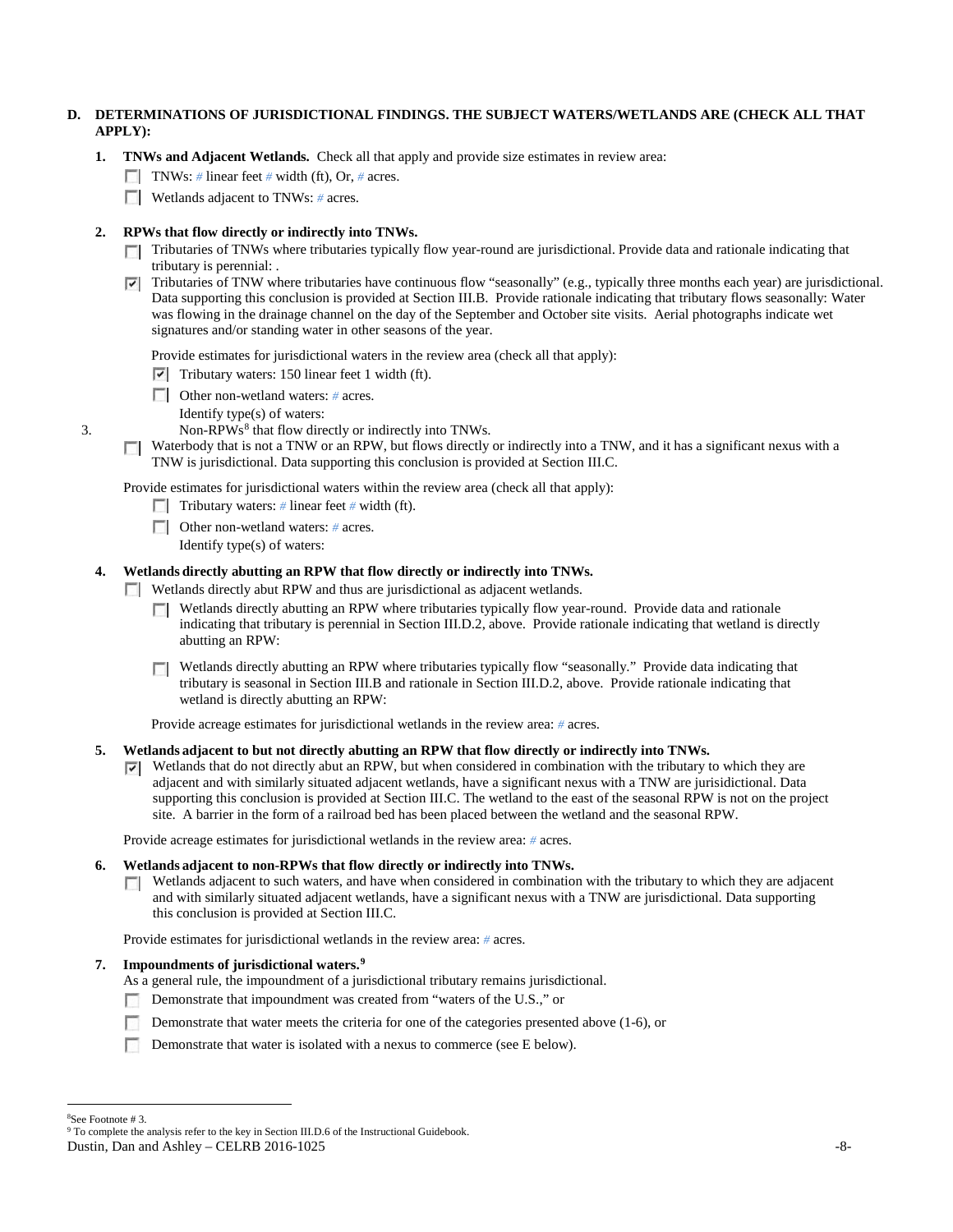## **E. ISOLATED [INTERSTATE OR INTRA-STATE] WATERS, INCLUDING ISOLATED WETLANDS, THE USE, DEGRADATION OR DESTRUCTION OF WHICH COULD AFFECT INTERSTATE COMMERCE, INCLUDING ANY SUCH WATERS (CHECK ALL THAT APPLY):[10](#page-8-0)**

| which are or could be used by interstate or foreign travelers for recreational or other purposer |  |  |
|--------------------------------------------------------------------------------------------------|--|--|
|                                                                                                  |  |  |

- $\Box$  from which fish or shellfish are or could be taken and sold in interstate or foreign commerce.
- which are or could be used for industrial purposes by industries in interstate commerce.
- **Interstate isolated waters. Explain:**
- **C** Other factors. Explain:

### **Identify water body and summarize rationale supporting determination:**

Provide estimates for jurisdictional waters in the review area (check all that apply):

- Tributary waters: # linear feet # width (ft).
- Other non-wetland waters: *#* acres.
	- Identify type(s) of waters :
- Wetlands: # acres.

### **F. NON-JURISDICTIONAL WATERS, INCLUDING WETLANDS (CHECK ALL THAT APPLY):**

- If potential wetlands were assessed within the review area, these areas did not meet the criteria in the 1987 Corps of Engineers Wetland Delineation Manual and/or appropriate Regional Supplements.
- п Review area included isolated waters with no substantial nexus to interstate (or foreign) commerce.

Prior to the Jan 2001 Supreme Court decision in "*SWANCC*," the review area would have been regulated based solely on the п "Migratory Bird Rule" (MBR).

- Ð Waters do not meet the "Significant Nexus" standard, where such a finding is required for jurisdiction. Explain:
- $\overline{\phantom{a}}$ Other: (explain, if not covered above):

Provide acreage estimates for non-jurisdictional waters in the review area, where the sole potential basis of jurisdiction is the MBR factors (i.e., presence of migratory birds, presence of endangered species, use of water for irrigated agriculture), using best professional judgment (check all that apply):

- Non-wetland waters (i.e., rivers, streams): *#* linear feet *#* width (ft).
- Lakes/ponds: # acres.
- Other non-wetland waters: # acres. List type of aquatic resource:.
- Wetlands: *#* acres.

Provide acreage estimates for non-jurisdictional waters in the review area that do not meet the "Significant Nexus" standard, where such a finding is required for jurisdiction (check all that apply):

- Non-wetland waters (i.e., rivers, streams): *#* linear feet *#* width (ft). п.
- **Lakes/ponds:** # acres.
- Г Other non-wetland waters: # acres. List type of aquatic resource:.
- Wetlands: *#* acres.

## **SECTION IV: DATA SOURCES.**

- **A. SUPPORTING DATA. Data reviewed for JD (check all that apply -** checked items shall be included in case file and, where checked and requested, appropriately reference sources below):
	- Maps, plans, plots or plat submitted by or on behalf of the applicant/consultant:
	- $\nabla$  Data sheets prepared/submitted by or on behalf of the applicant/consultant.
		- Office concurs with data sheets/delineation report.
		- $\nabla$  Office does not concur with data sheets/delineation report.
	- Data sheets prepared by the Corps:
	- Corps navigable waters' study:  $\Box$
	- **U.S. Geological Survey Hydrologic Atlas:**

<span id="page-8-0"></span><sup>&</sup>lt;sup>10</sup> Prior to asserting or declining CWA jurisdiction based solely on this category, Corps Districts will elevate the action to Corps and EPA HQ for review consistent with the process described in the Corps/EPA *Memorandum Regarding CWA Act Jurisdiction Following Rapanos.*